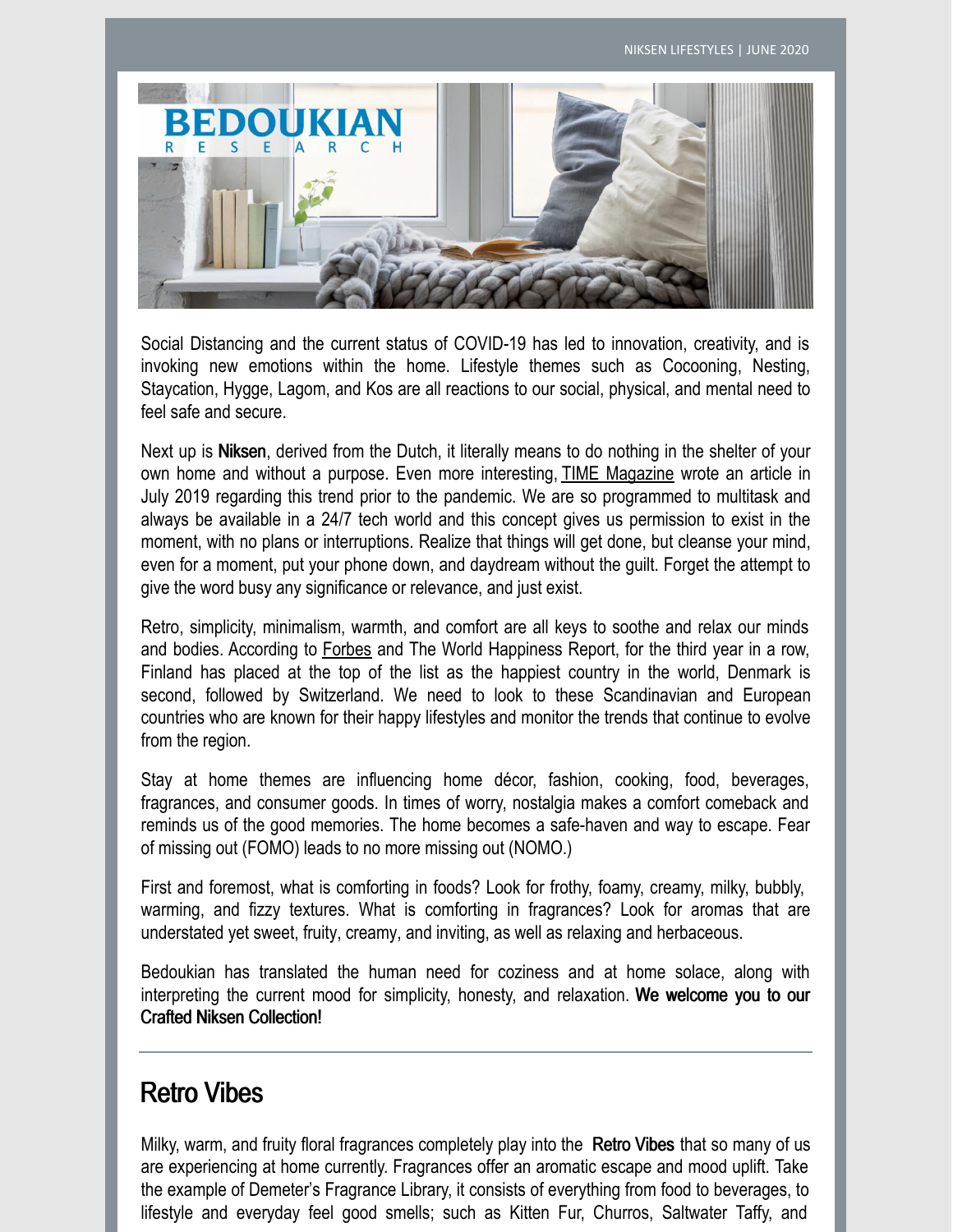Suntan Lotion. Until we can experience the world in its entirety again, why not partake in the safety of your home through sensory memory cues?



### Bedoukian's Crèmefleur

Powerful and warm with jasmine essences and milky undertones, [Crèmefleur](https://search.bedoukian.com/flavorfragrance/ff_product.asp?method=POP&id=408) [BRI 408] makes for an excellent ingredient that works well in a variety of fragrance applications. With its mélange of fruity floral, soft milky notes it is particularly useful in skin care and fine fragrance compositions. The perfect ingredient to blend into a nostalgic fragrance creation that allows your customer to reminisce and just feel good!

# **Dalgona**

Dalgona is a whipped beverage made from instant coffee, sugar, water, and milk. Originating in South Korea, it has taken social media by storm on a visual level. In a short period of time this trend has also trickled to whipped milk with Nesquik Strawberry and whipped milk with Reese's Creamy Peanut Butter. The key here is the texture, mouth feel, and visual aesthetic. Whipped and frothy are feel good qualities, and as consumers spend more time at home, they will be experimenting with staple and simple ingredients.



### Bedoukian's 9-Decenoic Acid

When used in flavors, especially dairy-type applications, [9-Decenoic](https://search.bedoukian.com/flavorfragrance/ff_product.asp?method=POP&id=891) Acid [BRI 891] imparts a milky and creamy character. Particularly useful for adding fatty and velvety notes to milk and creamers, as well as chocolate and vanilla flavors, with its smooth and consistent quality. Let your customers explore the opportunities that our ingredient has to offer in products that are warming or cooling, and frothy, as they will love its textural and smoothing appeal.

# **Matcha**

Tea is a calming beverage and each consumer has their favorites. With this, Matcha has had a tremendous mainstay since its resurgence on the marketplace years back. It crosses both flavors & fragrances and into personal care, and themed cafes such as Cha Cha Matcha have been created to support its popularity. You also know when Starbucks has variations of the tea on their menus like Iced Matcha Lattes, it's in the mainstream. Niche brands like Matcha Skin have created entire lines just for the ingredient, while others like Boscia have incorporated it into their Matcha Magic Super-Antioxidant Mask. Matcha is a perfect example of a trend that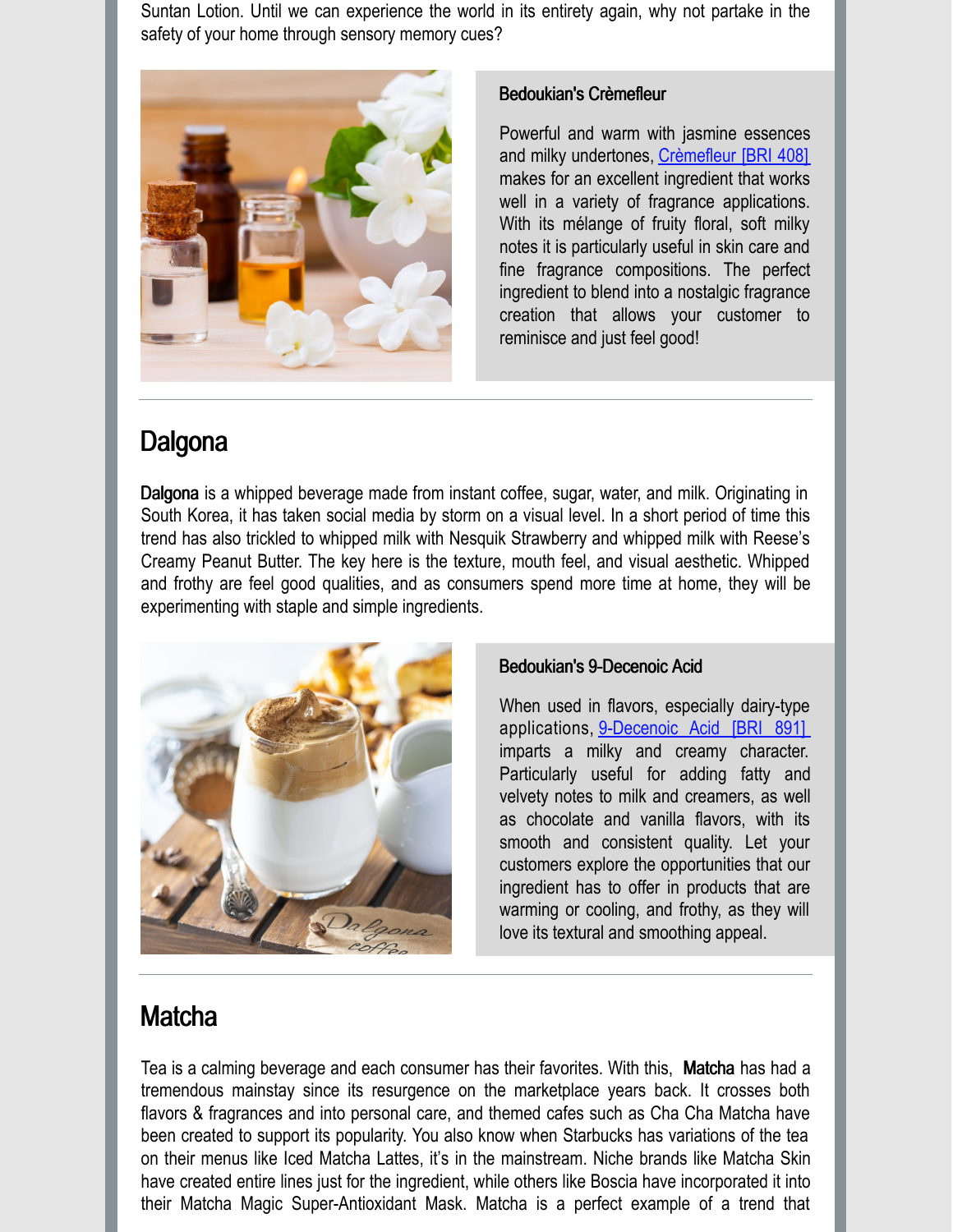transformed, has staying power, and is always being reinvented and reimagined.



### Bedoukian's Cis-4-Heptenal

[Compatible](https://search.bedoukian.com/flavorfragrance/ff_product.asp?method=POP&id=379) in fragrances and flavors, Cis-4- Heptenal [BRI 379] offers duality for your customers. On the fragrance side; creamy, milky, and matcha accords provide a green, herbaceous effect for use in all applications, leading up to and including fine fragrance. On the flavor side; it is indispensable for adding true creaminess and depth to dairy compositions and other flavors. Composed of sharp, green, milky, heavy cream notes with a tea like impression, it also is useful in tea flavors; such as red, green, matcha, and chrysanthemum. Let it be the evolution of matcha to creamy and keep the transitioning trend going, why not try a matcha dalgona concoction?

# Oat Milk

Alternative milks on the plant-based market such as Soy, Rice, Coconut, Hemp, Almond, and Cashew have been thriving, but now there's a new choice. According to Forbes, Oat Milk will be a hot food trend in 2020 and we have been following it since 2019. Popular chain Trader Joe's has their own branded non–dairy Oat variety; Oatly Milk comes in different flavors, as well as a frozen oat-based dessert cup; and Chobani offers an entire line of Oat based products including milk, creamers, and yogurt. Oat Milk is vegan and allergen-free, for those allergic to nuts, soy, or lactose. It is also being promoted as an ingredient to foster skin care due to its fiber content, plant-based protein, B vitamins, and minerals.



### Bedoukian's Lactone of Cis Jasmone

Compatible in fragrances and flavors, Lactone of Cis [Jasmone](https://search.bedoukian.com/flavorfragrance/ff_product.asp?method=POP&id=411) [BRI 411] offers duality for your customers. On the fragrance side; sophisticated jasmine absolute notes convey a beautiful, long-lasting effect. Used primarily to impart natural, soft petal-like properties for floral types, especially white florals, it is clean and fruity with creamy coconut nuances to enhance your creations. On the flavor side; it is useful in cream flavors and for adding rich jasmine notes to tea flavors. Also great for enhancing fruity flavors like peach, mango and coconut. With Oat milks popularity rising you can utilize our ingredient as an additive at the forefront of this trend.